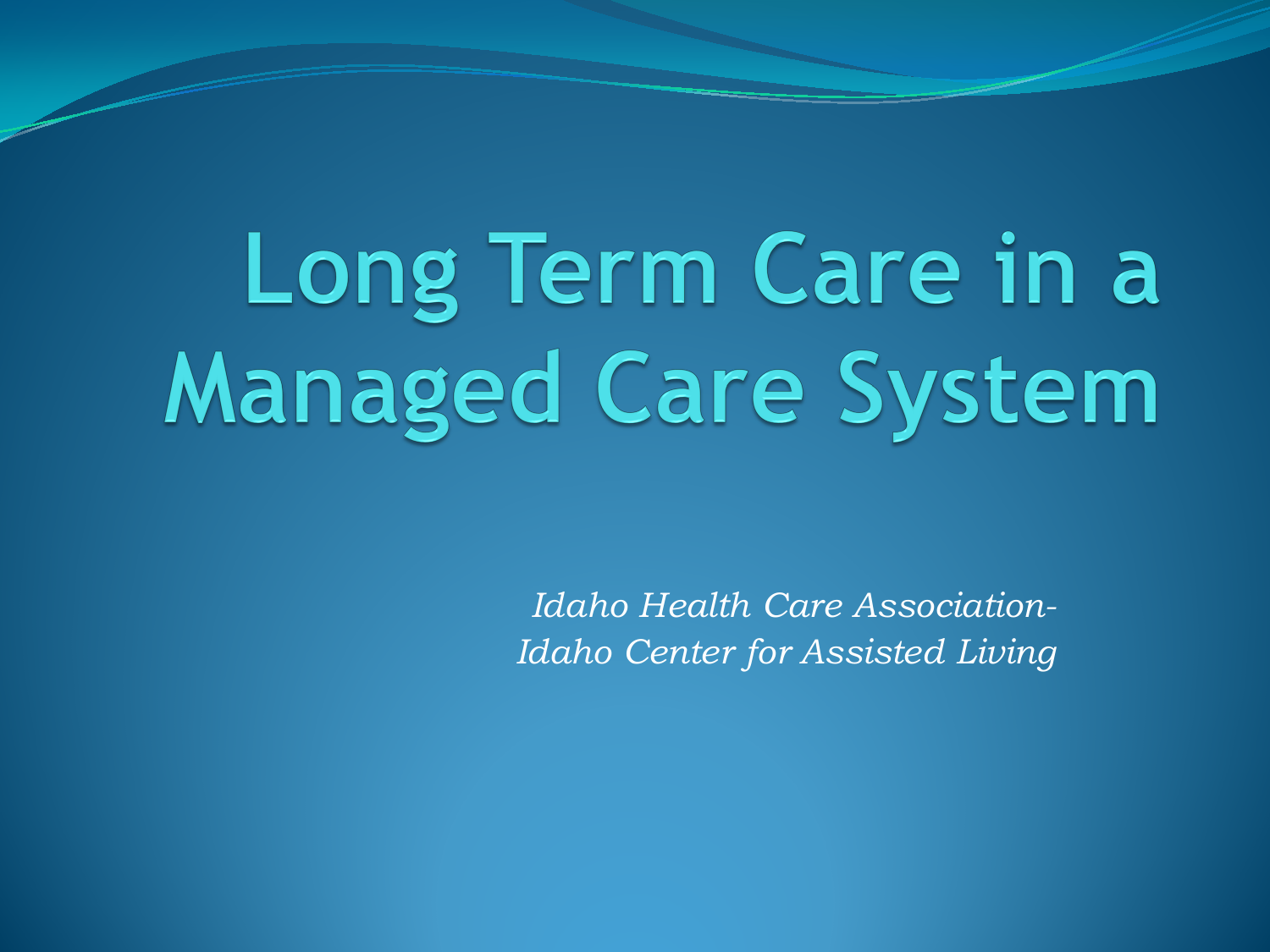# Long Term Care Providers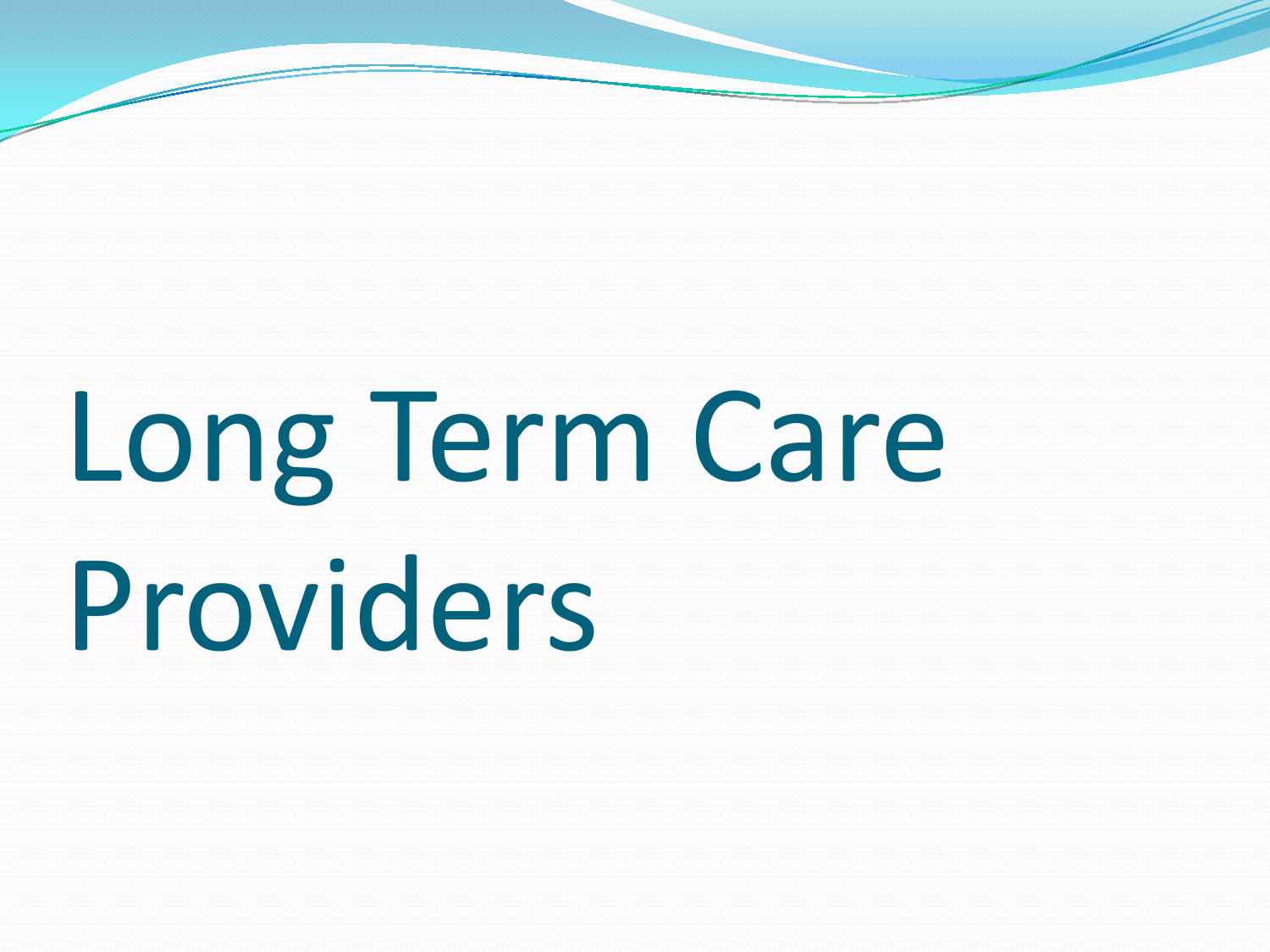# Today's Nursing Home

- Rehabilitation and return to home is the focus.
- Many individuals have a stay of 30 days or less.
- An efficient care model in terms of quality and cost when compared to hospitals.
- Federal regulations dominate care model.
- Quality of care has vastly improved.
- Sizable population of Dual Eligible individuals.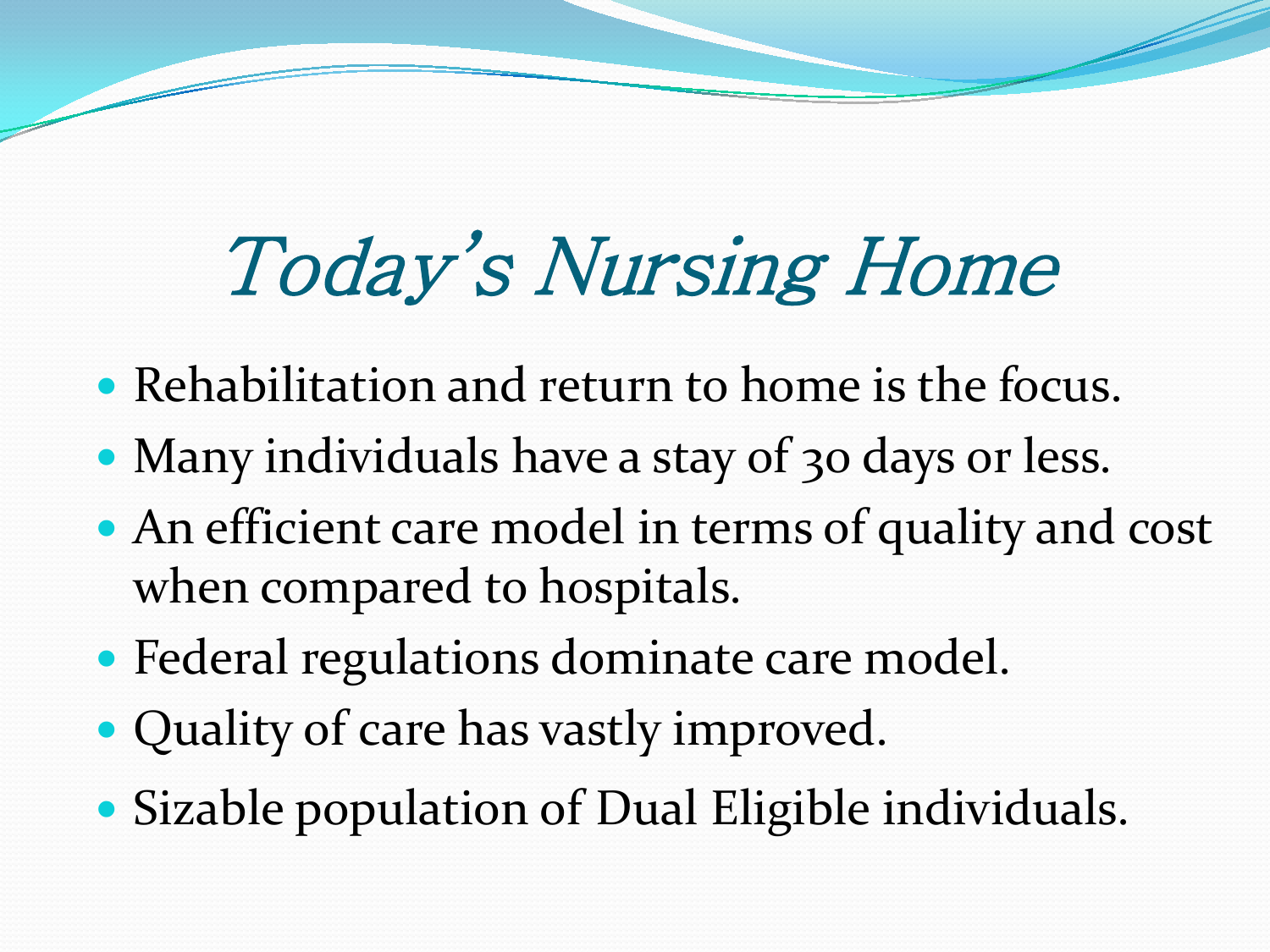#### Assisted Living

- Similar clientele to yesterday's nursing homes.
- High customer satisfaction rate.
- Lack of Federal regulation supports a more cost efficient model for care for those not needing constant nursing care.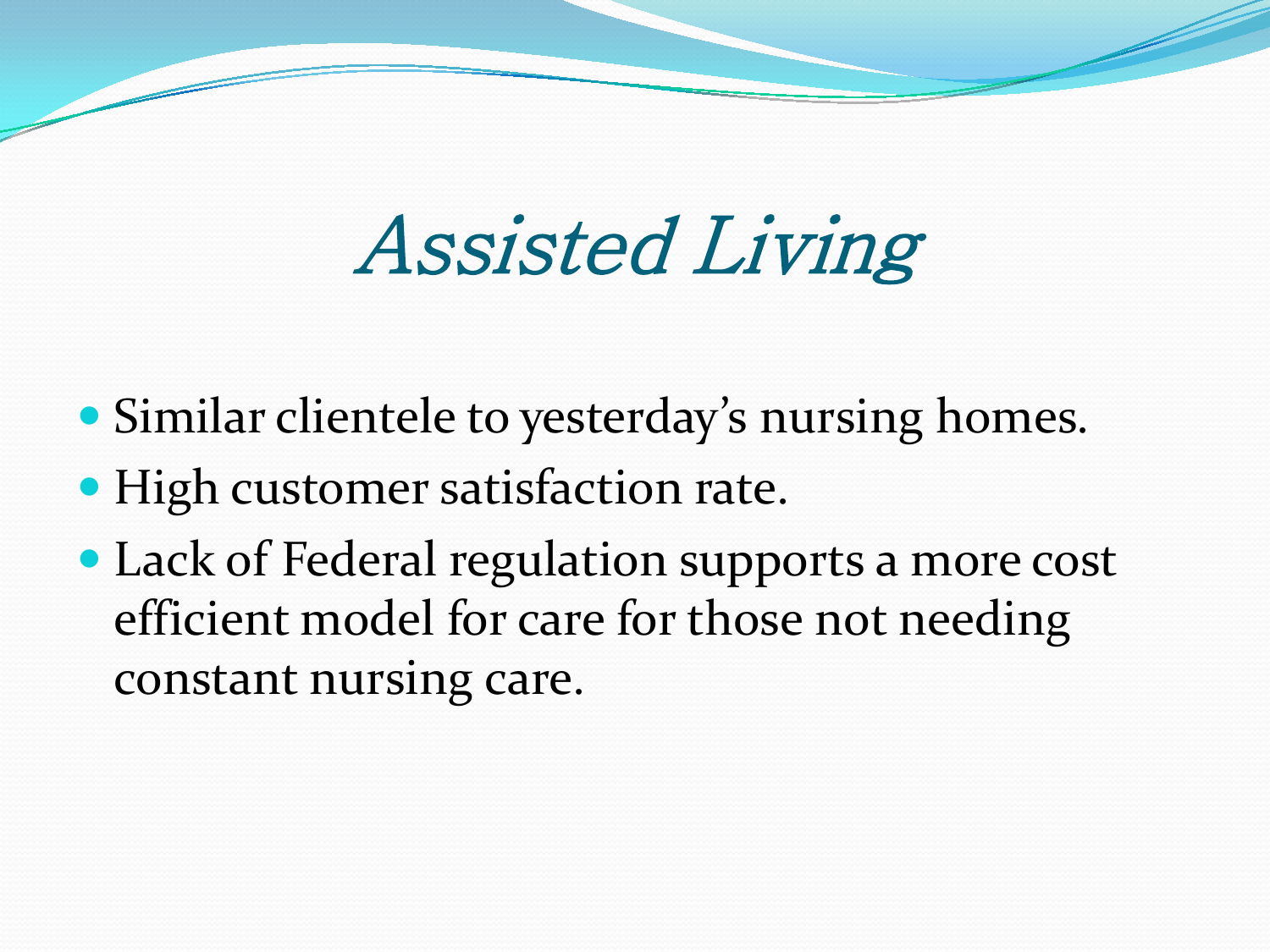#### Access to Care is Critical

A successful managed care system

- Achieves access and quality improvements
- integrates proven care models.
- measures a balance in outcomes:
	- cost efficiency
	- quality patient outcomes
	- wellness.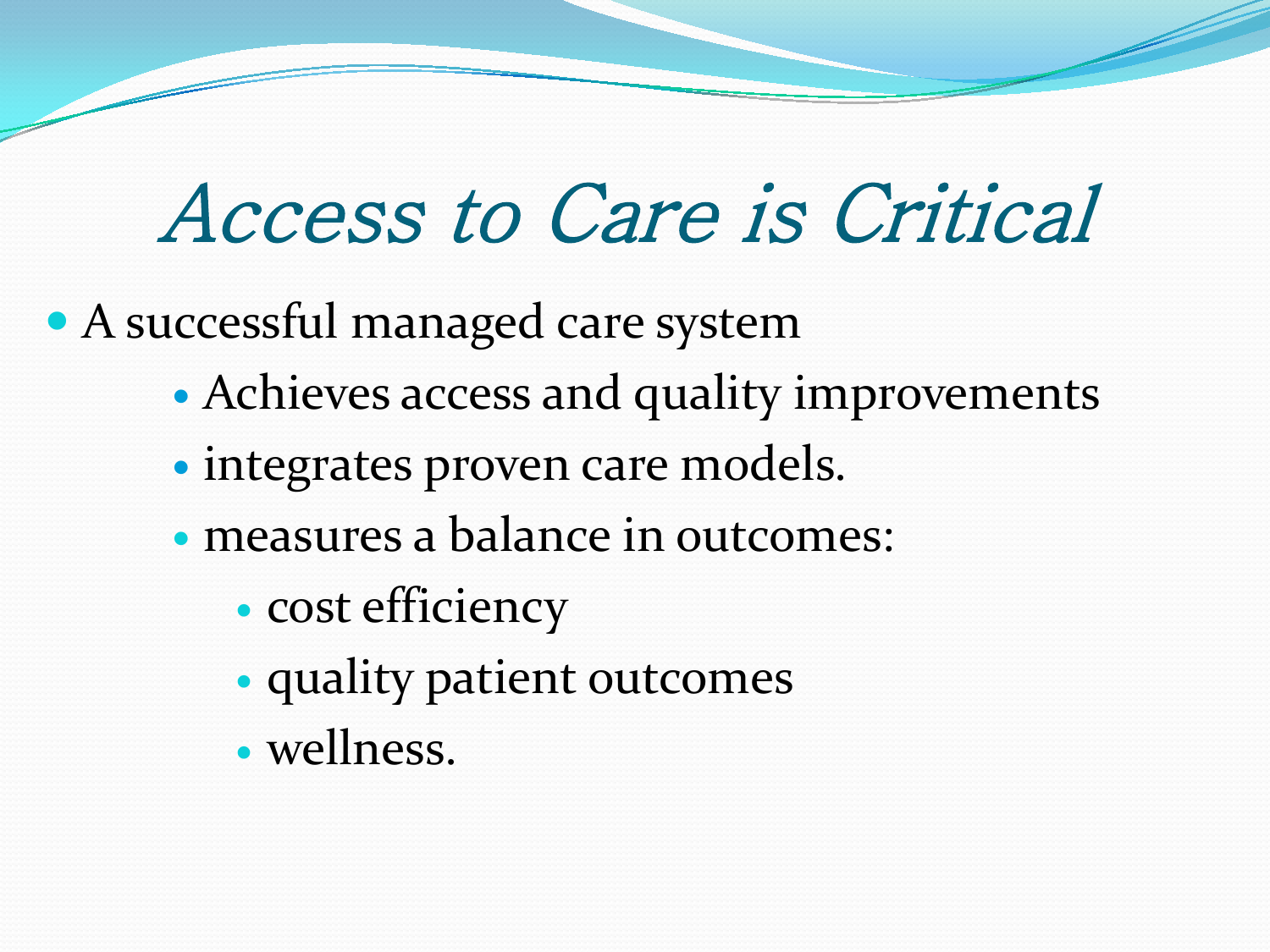### Geographic Challenges to Maintaining Individual Choice

- The rural nature of Idaho presents unique challenges compared to other states.
- Example: Pennsylvania had optional managed care in its rural counties, and mandatory managed care in urban counties. They have since gone to an entirely optional managed care system.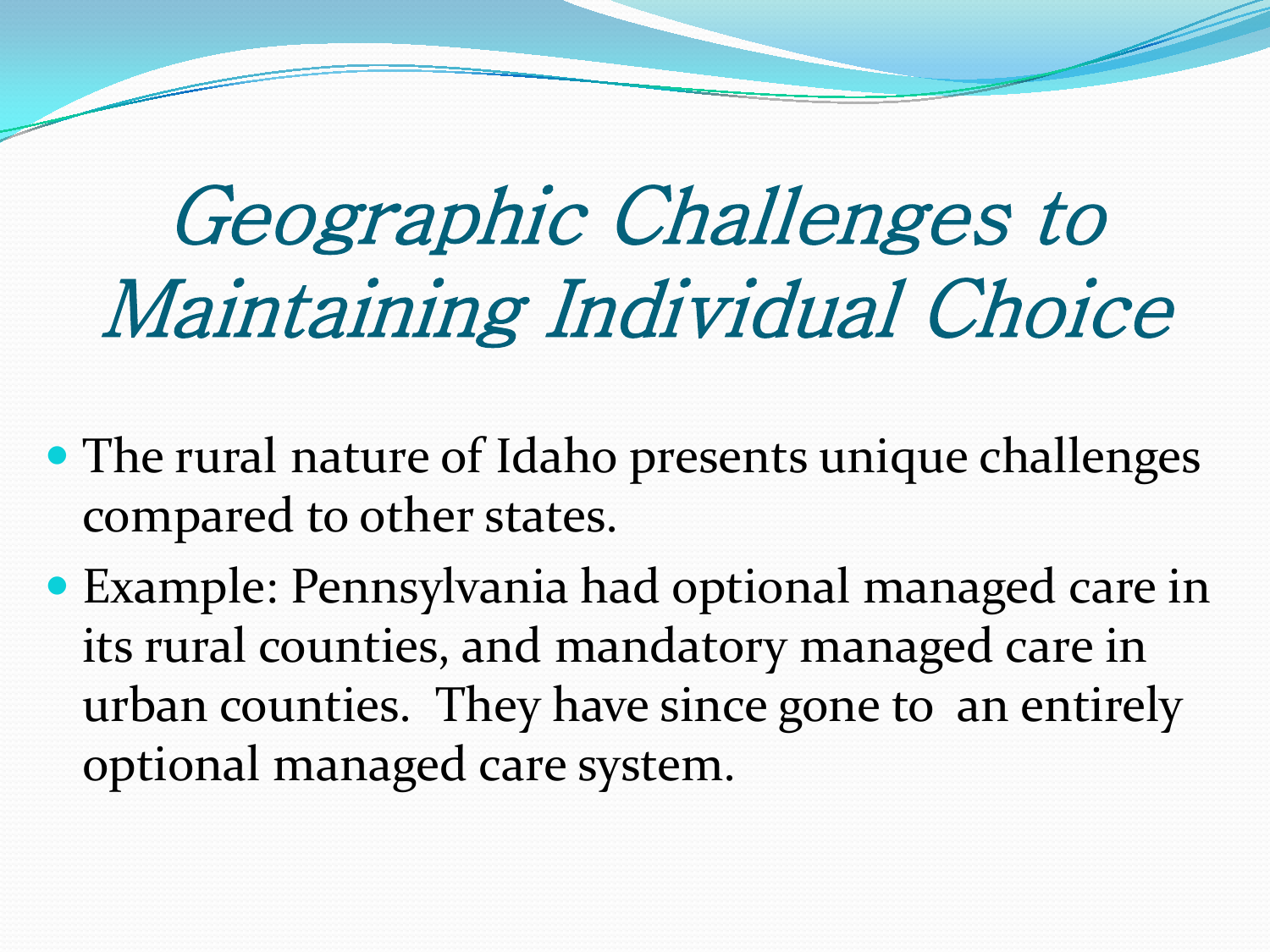#### How Savings for Managed Care is Measured

- Claims savings under managed care
- The administrative expenses MCOs incur as a result of their efforts to coordinate care and achieve savings
- Represents approximately a 10% increase in overhead.

Is there true savings after all factors are included?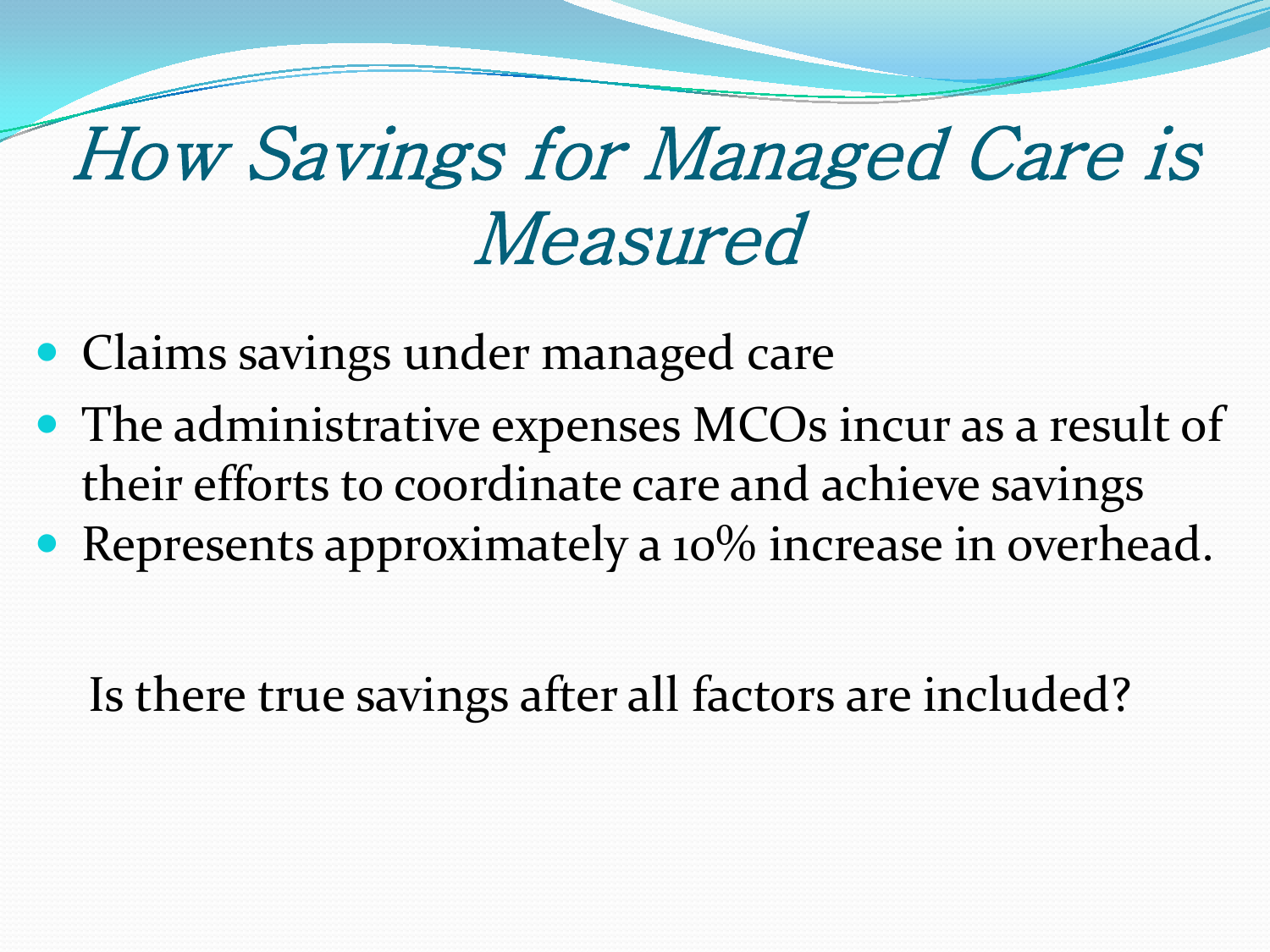Savings in Managed Care through Skilled Nursing Facility Services

- With integration of the "medical home" for the individual, long term care facilities provide the physician with:
	- Integrated case management and disease management services
	- Education to the individual to promote utilization of preventive services and healthy behaviors
	- Measurable quality outcomes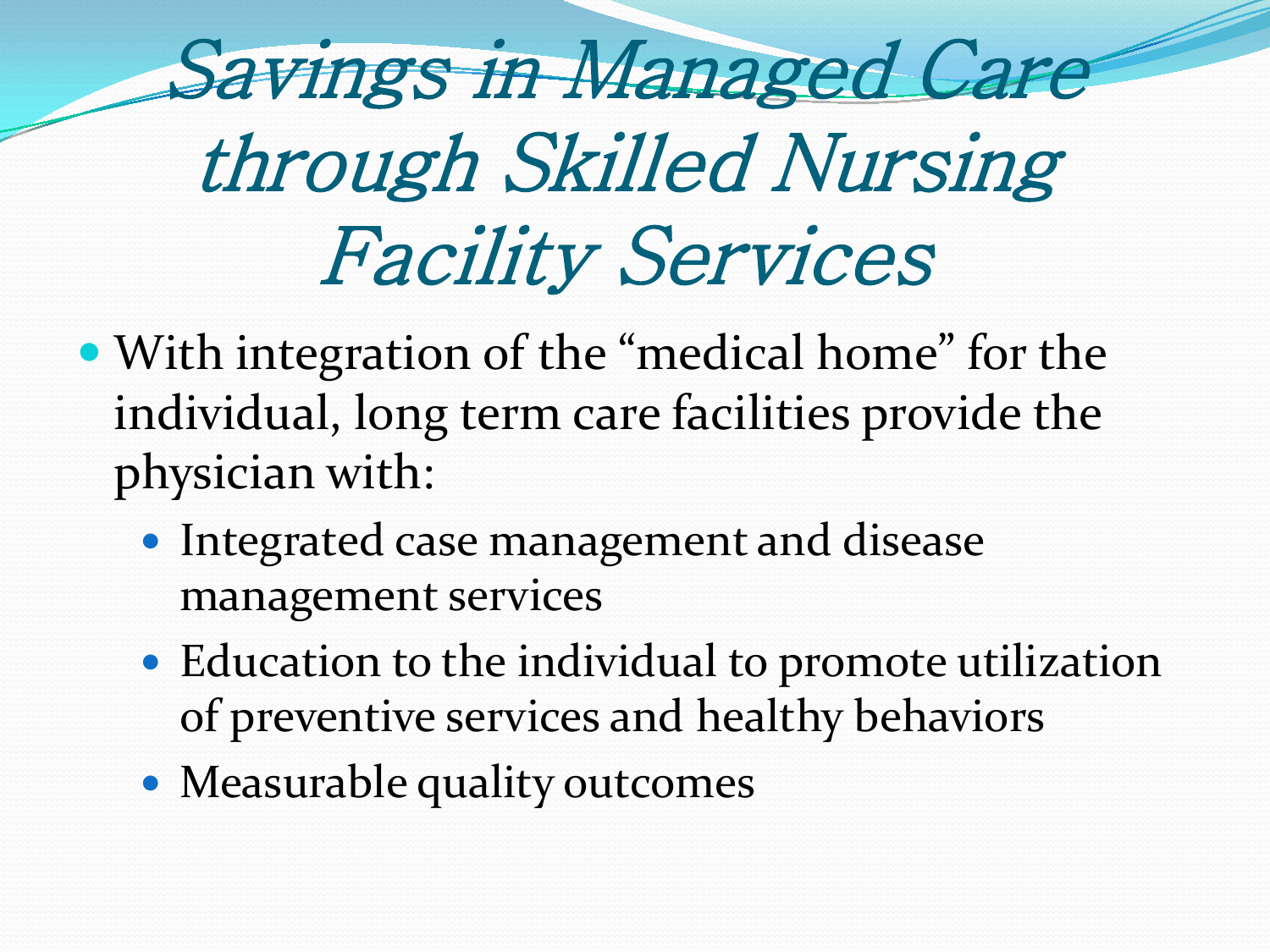Reduce both Medicaid and Medicare expenses in Long Term Care

- Managed Care Companies have an incentive to reduce costs.
- Give incentives to providers who prevent decline and hospitalizations.
- Give incentives to providers who more quickly discharge to lower level of care. (opposite incentives exist today)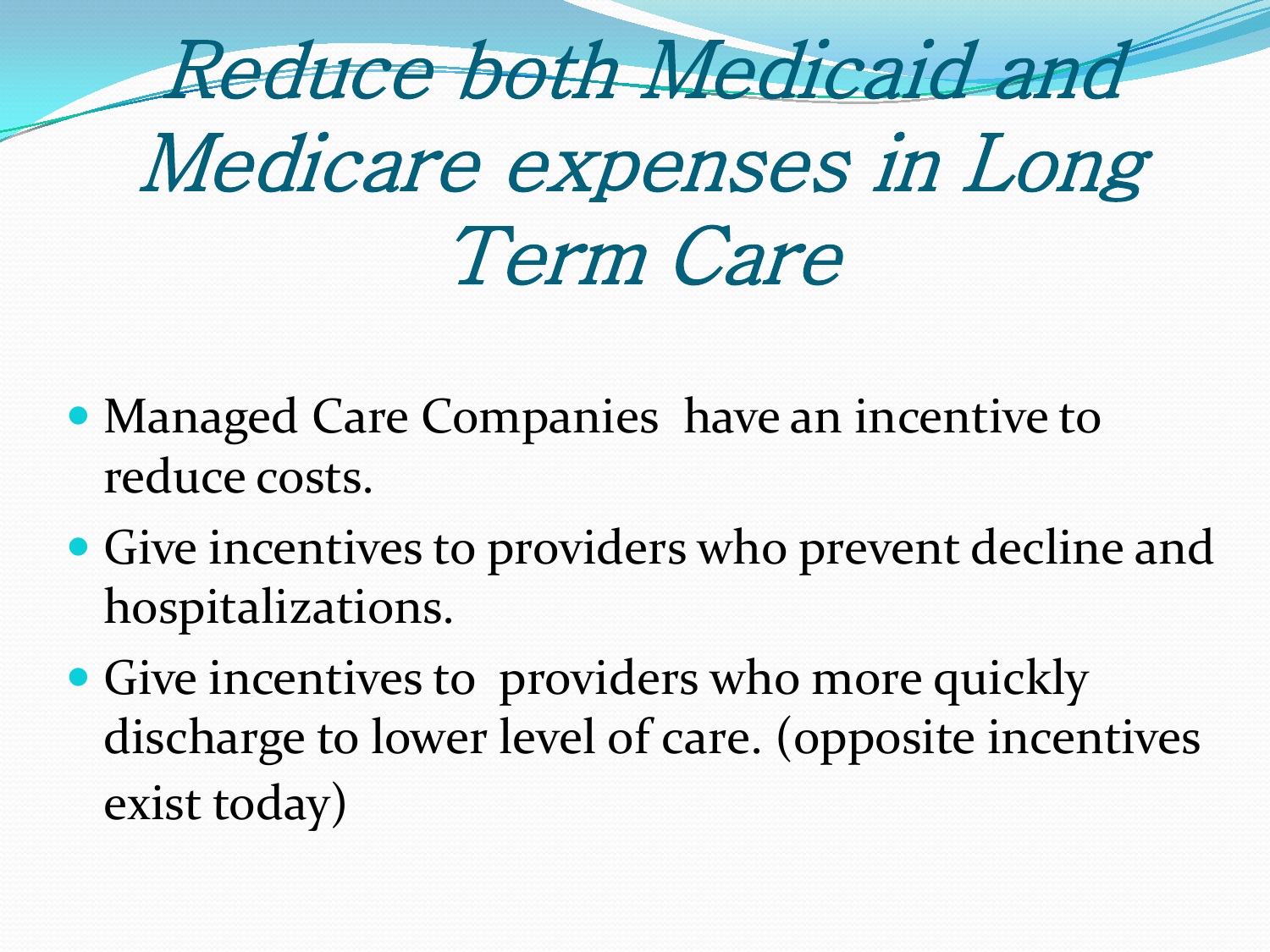#### Required Hospitalization

- In order to utilize Medicare Part A SNF benefits an individual must be admitted and complete a three midnight hospital stay. The requirement is an artificial barrier to high quality, seamless and cost effective care.
- By eliminating the three-midnight stay requirement, rehabilitation services can be initiated quicker, thus reducing costs. **We should seek to reduce hospitalization lengths of stay, not require them.**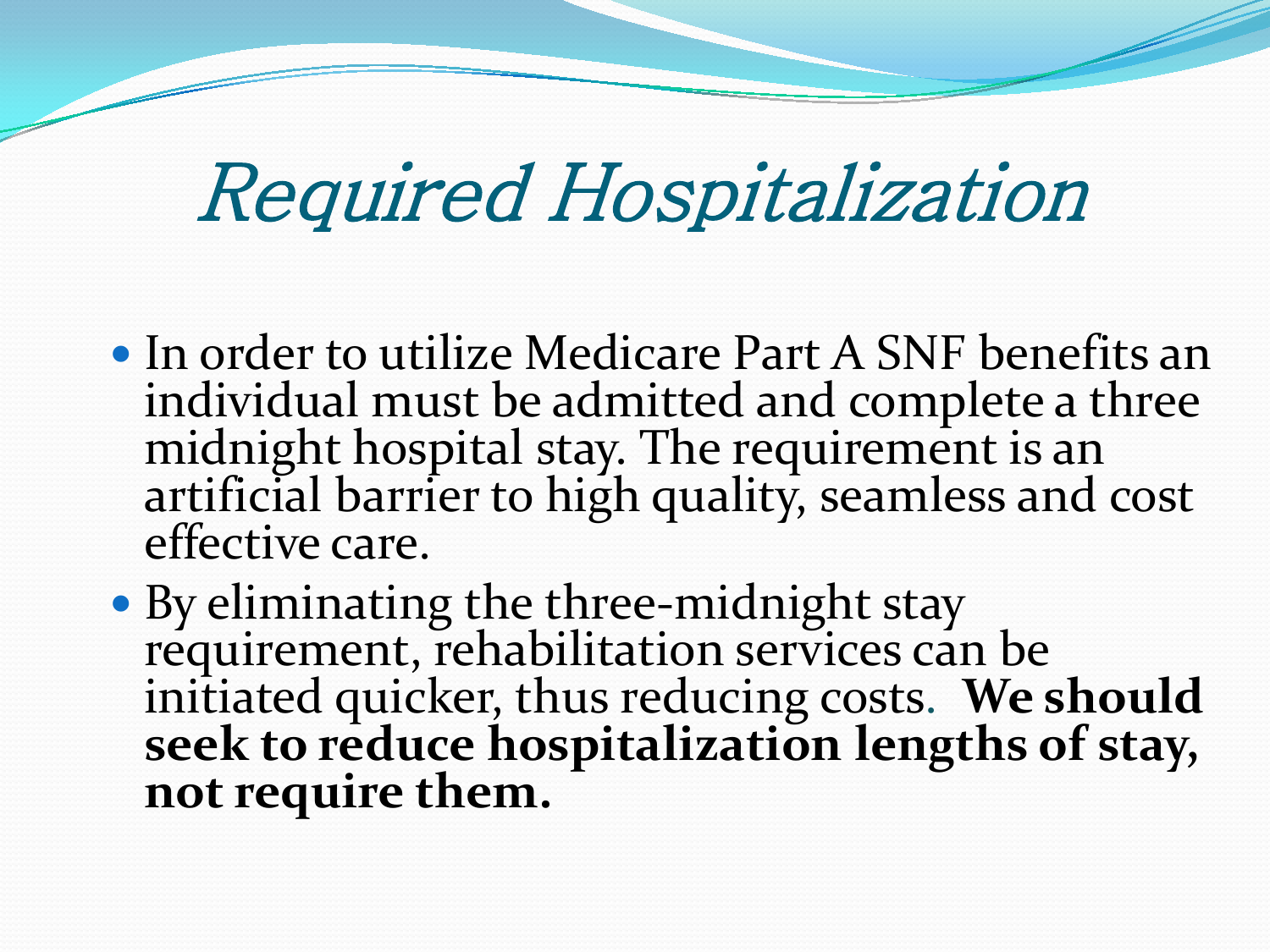Coordination

• It will be important in a coordinated plan to ensure that both Medicare bad debt and the SNF provider assessment be addressed so that the state and the provider are adequately protected.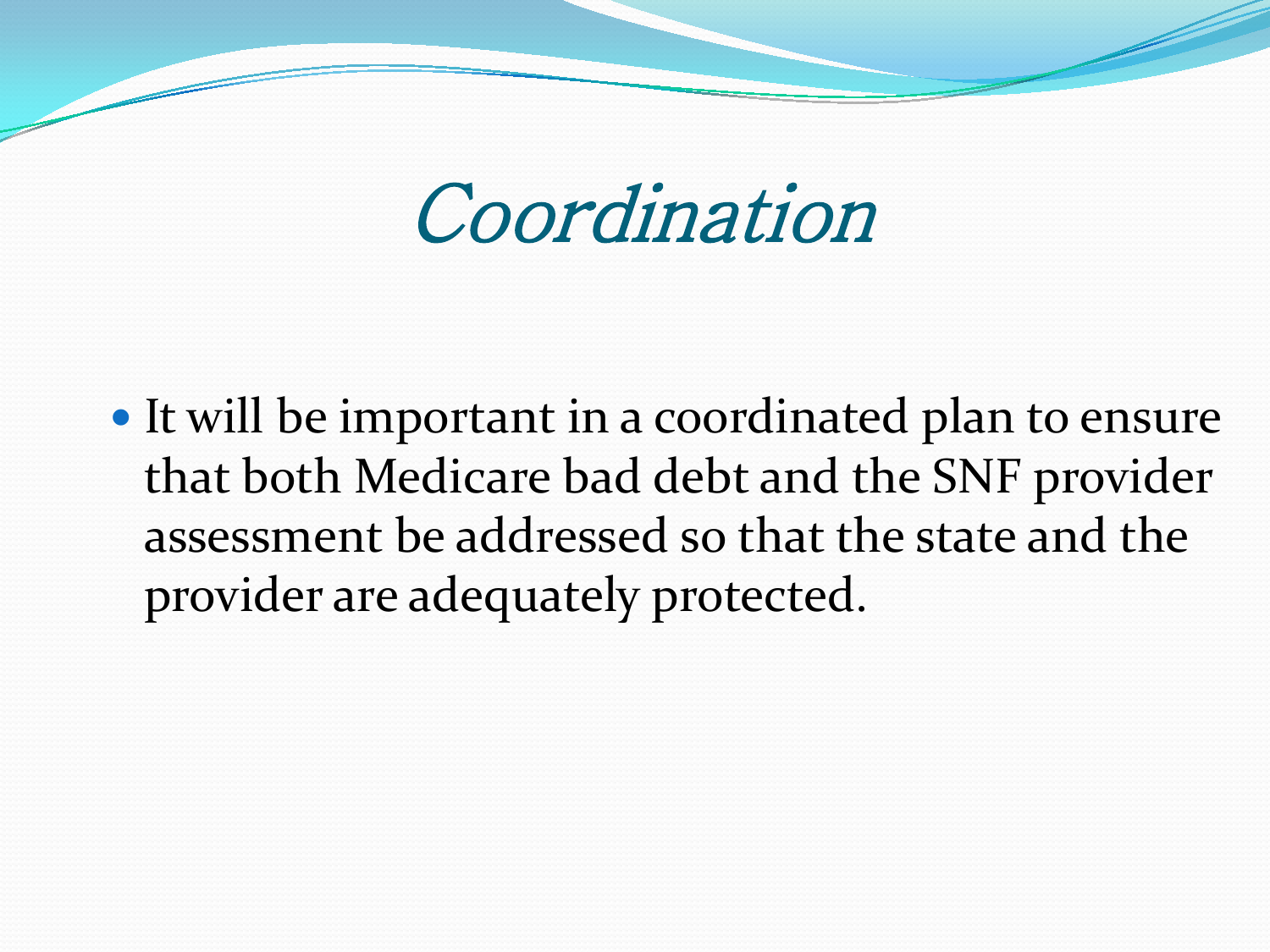#### Coordination (continued)

- **Providers are very concerned about having multiple- consecutive "Molina" issues causing payment delays and confusion.**
- For every managed care contractor there will likely be new billing systems.
- Currently the state is looking at additional managed care contractors for behavior/mental health, dual eligible's and others in the future.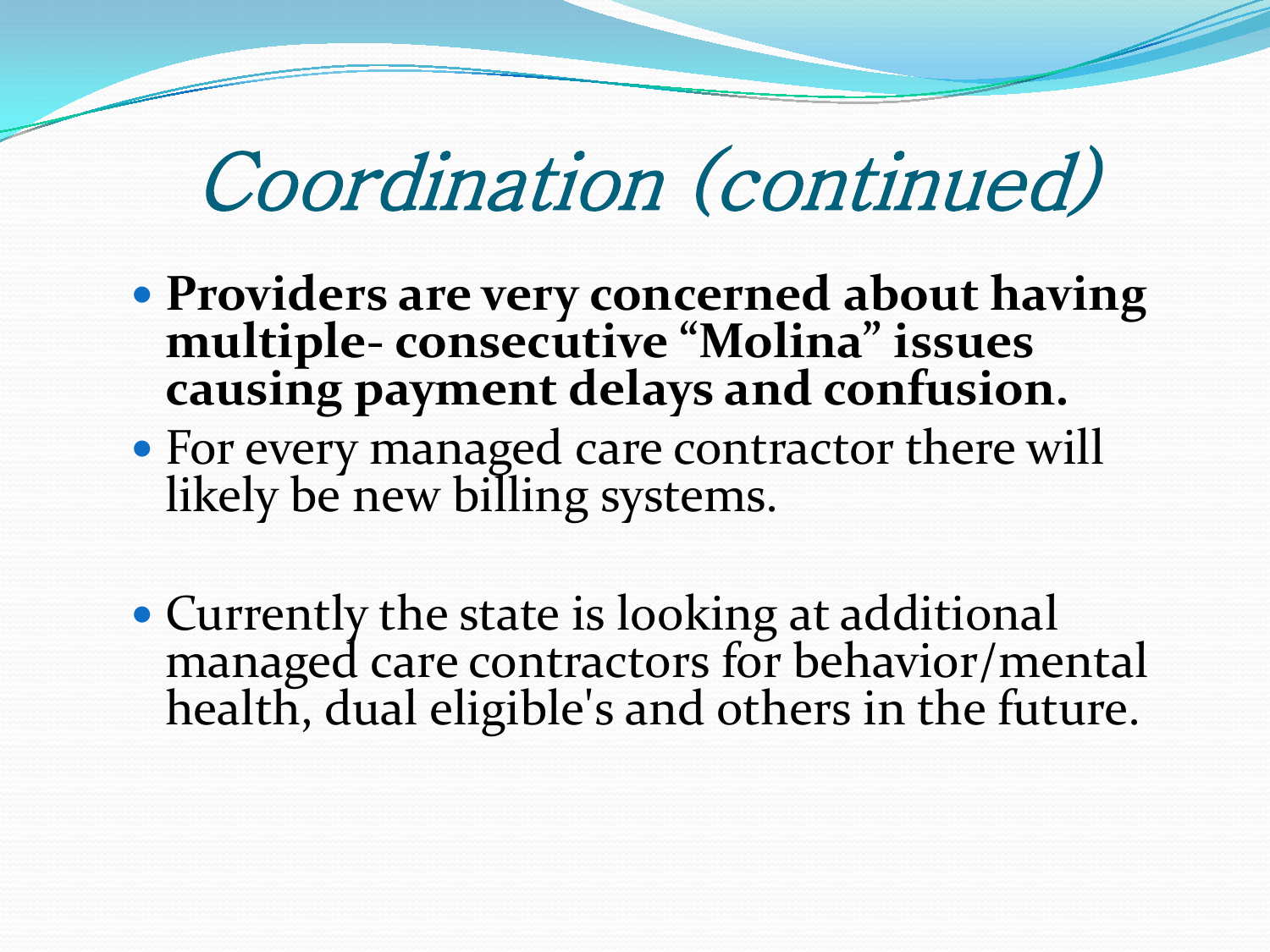# Lessons from North Carolina

- Physician groups are the center of care management, not insurance companies or hospital.
- Cost reports are utilized by nursing homes.
- The long term care community is generally supportive of their system.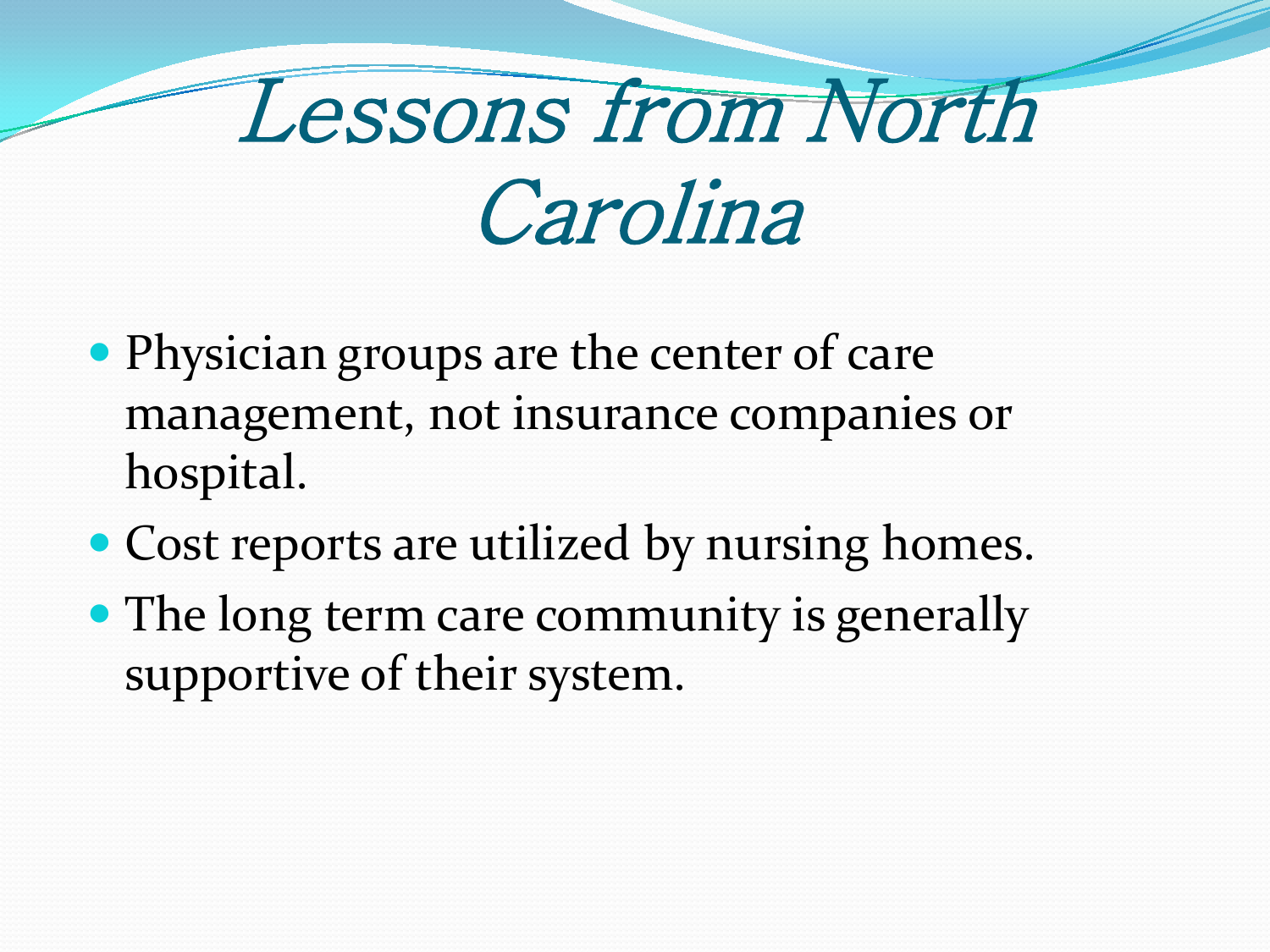# Regulatory Issues

- Many states allow MCO contractors to exclude providers for failure to meet quality or performance criteria
- Idaho should ensure that providers are not subject to duplicative surveys (and adverse incident reporting) by multiple MCOs in addition to H&W. State survey should be sufficient.
- Or- can we ask CMS for a waiver from costly survey requirements if the managed care companies quality measurements are satisfied?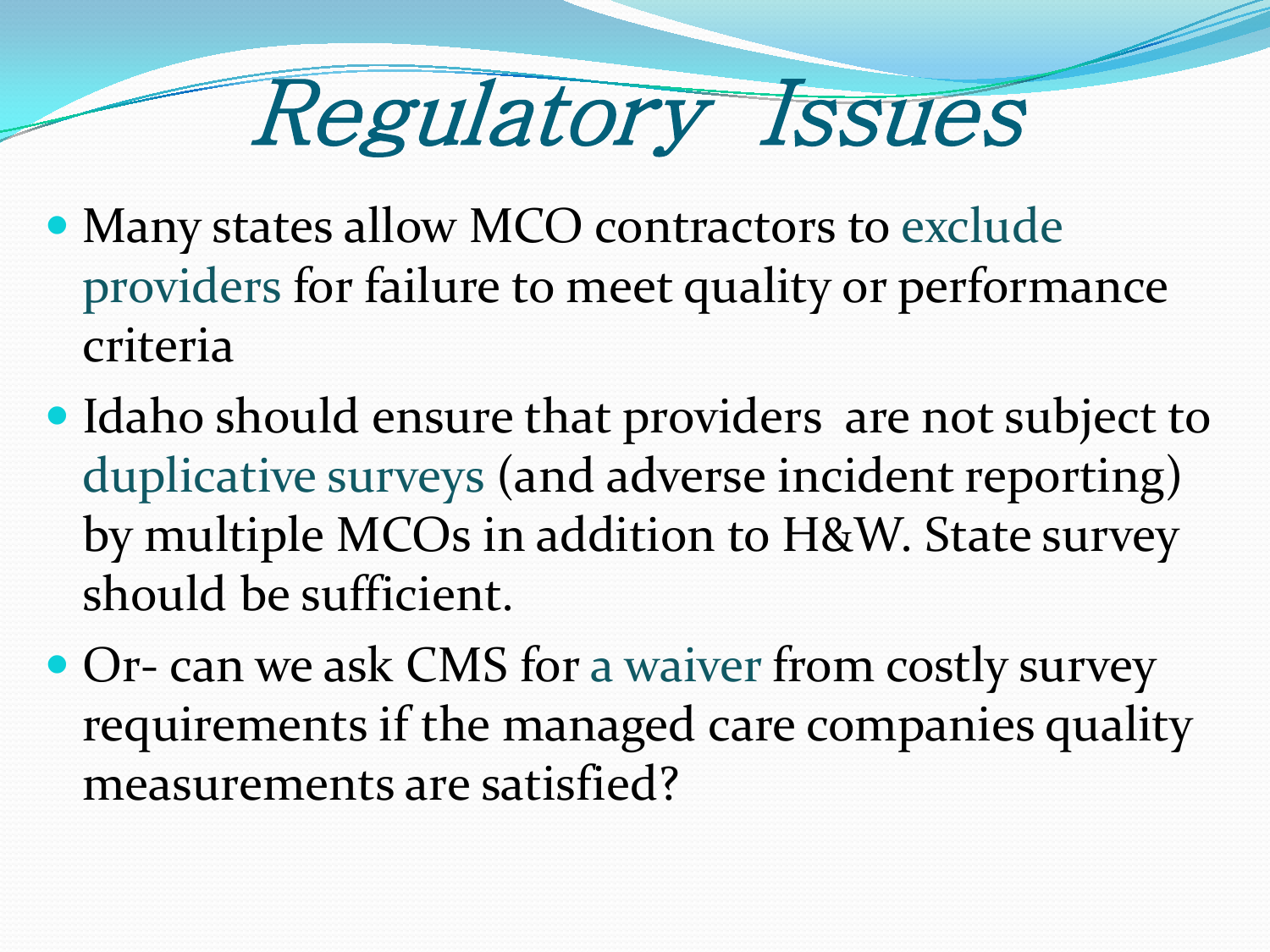# Save on Place not Price

- The current cost/acuity based SNF reimbursement system manages expenses. If a provider exceeds direct or indirect caps costs are not reimbursed.
- Replacing the current reimbursement systems with a capitated price based system could:
	- Unintentionally increase other program costs.
	- Increase MCO profits but not decrease Medicaid costs.
	- Decrease access and choice to consumers.